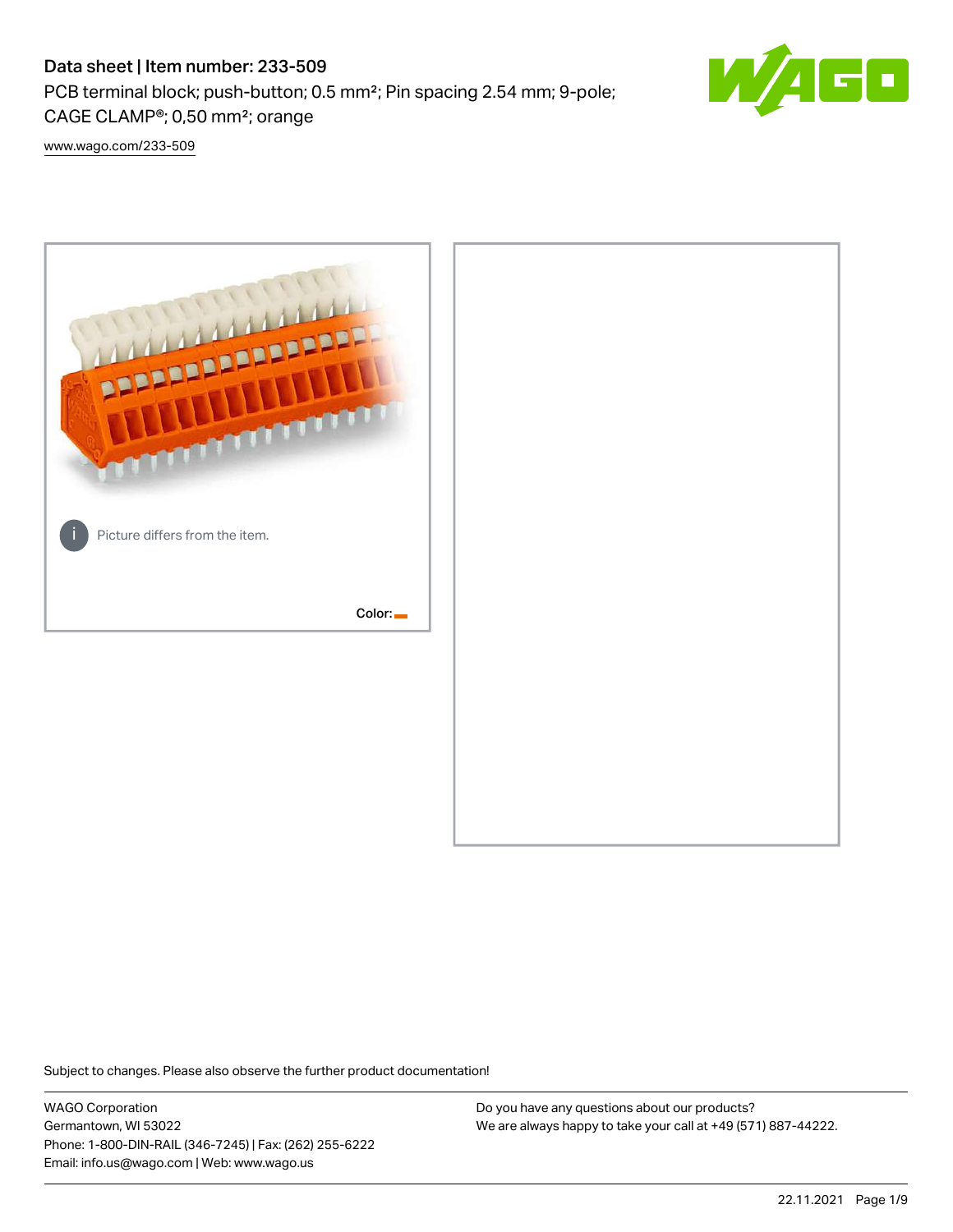

Dimensions in mm

 $L =$  (pole no. x pin spacing) + 2.3 mm

#### Item description

- $\blacksquare$  Compact PCB terminal strips with CAGE CLAMP<sup>®</sup> connection and screwdriver actuation parallel or perpendicular to conductor entry
- П Double solder pins for high mechanical
- $\blacksquare$ Custom color combinations

Subject to changes. Please also observe the further product documentation!

WAGO Corporation Germantown, WI 53022 Phone: 1-800-DIN-RAIL (346-7245) | Fax: (262) 255-6222 Email: info.us@wago.com | Web: www.wago.us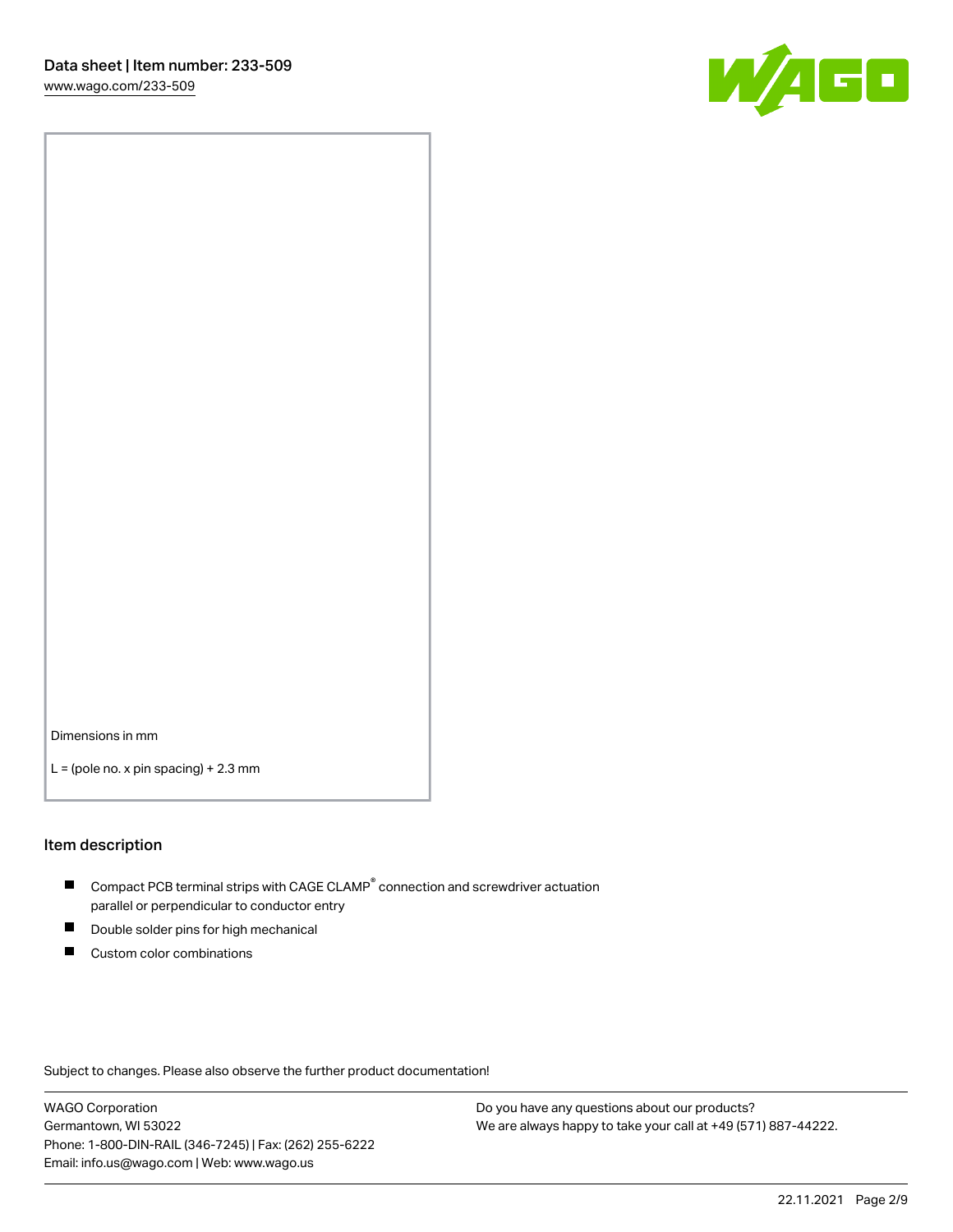

## Data Notes

| Variants: | Other pole numbers                                               |
|-----------|------------------------------------------------------------------|
|           | Other colors                                                     |
|           | Mixed-color PCB connector strips                                 |
|           | Direct marking                                                   |
|           | Other versions (or variants) can be requested from WAGO Sales or |
|           | configured at https://configurator.wago.com/                     |

## Electrical data

## IEC Approvals

| Ratings per                 | IEC/EN 60664-1                                                        |
|-----------------------------|-----------------------------------------------------------------------|
| Rated voltage (III / 3)     | 63 V                                                                  |
| Rated surge voltage (III/3) | $2.5$ kV                                                              |
| Rated voltage (III/2)       | 160 V                                                                 |
| Rated surge voltage (III/2) | $2.5$ kV                                                              |
| Nominal voltage (II/2)      | 320 V                                                                 |
| Rated surge voltage (II/2)  | $2.5$ kV                                                              |
| Rated current               | 6 A                                                                   |
| Legend (ratings)            | $(III / 2)$ $\triangle$ Overvoltage category III / Pollution degree 2 |

# UL Approvals

| Approvals per                  | <b>UL 1059</b> |
|--------------------------------|----------------|
| Rated voltage UL (Use Group B) | 150V           |
| Rated current UL (Use Group B) |                |

## CSA Approvals

| Approvals per                   | CSA   |
|---------------------------------|-------|
| Rated voltage CSA (Use Group B) | 150 V |
| Rated current CSA (Use Group B) |       |

### Connection data

| Total number of connection points |  |
|-----------------------------------|--|
| Total number of potentials        |  |
| Number of connection types        |  |

Subject to changes. Please also observe the further product documentation!

| <b>WAGO Corporation</b>                                | Do you have any questions about our products?                 |
|--------------------------------------------------------|---------------------------------------------------------------|
| Germantown, WI 53022                                   | We are always happy to take your call at +49 (571) 887-44222. |
| Phone: 1-800-DIN-RAIL (346-7245)   Fax: (262) 255-6222 |                                                               |
| Email: info.us@wago.com   Web: www.wago.us             |                                                               |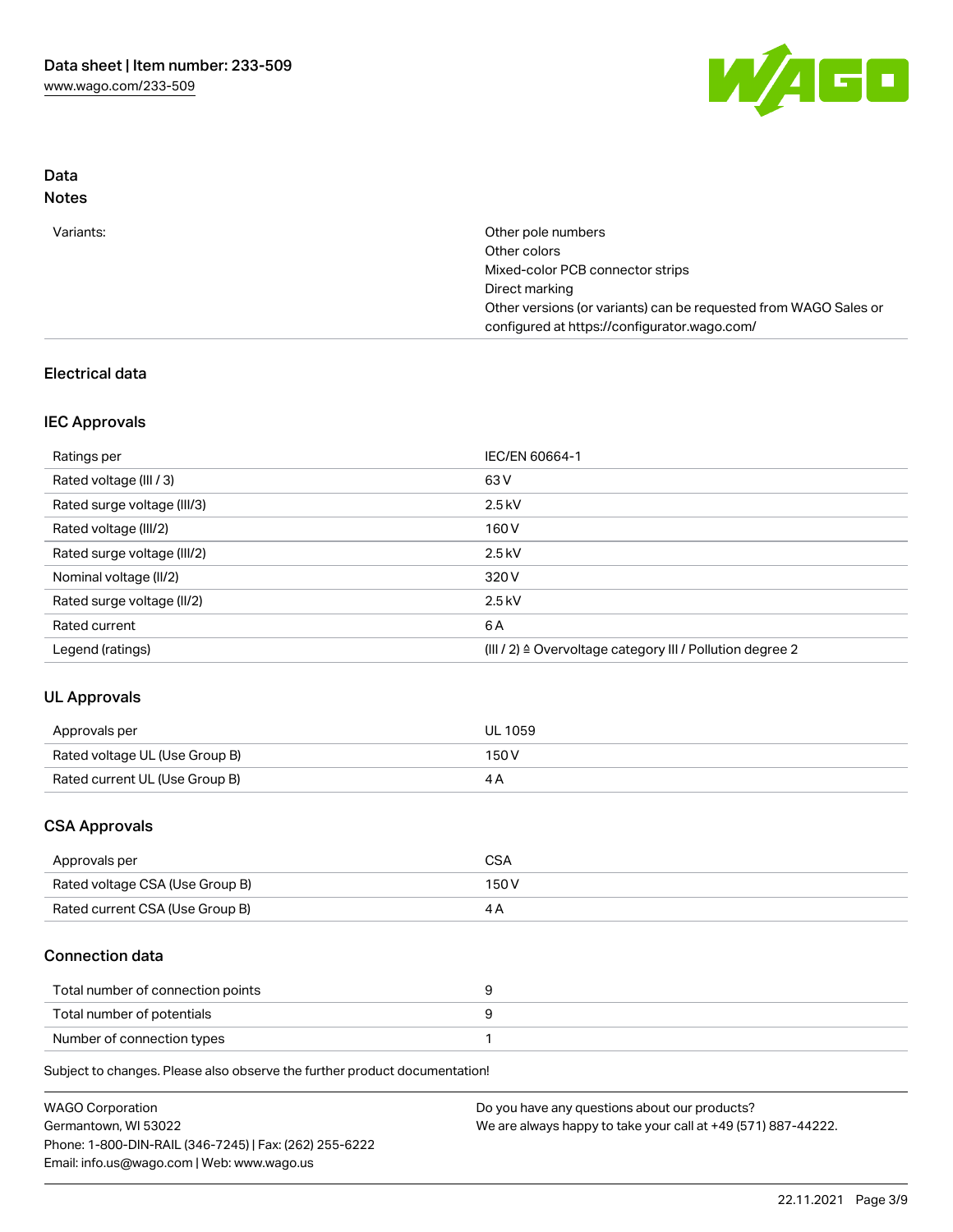[www.wago.com/233-509](http://www.wago.com/233-509)



Number of levels 1

### Connection 1

| Connection technology                             | CAGE CLAMP                                                                                                                                                                          |
|---------------------------------------------------|-------------------------------------------------------------------------------------------------------------------------------------------------------------------------------------|
| <b>Actuation type</b>                             | Push-button                                                                                                                                                                         |
| Solid conductor                                   | $0.080.5$ mm <sup>2</sup> / 28  20 AWG                                                                                                                                              |
| Fine-stranded conductor                           | $0.080.5$ mm <sup>2</sup> / 28  20 AWG                                                                                                                                              |
| Fine-stranded conductor; with insulated ferrule   | $0.25 \text{ mm}^2$                                                                                                                                                                 |
| Fine-stranded conductor: with uninsulated ferrule | $0.25 \text{ mm}^2$                                                                                                                                                                 |
| Note (conductor cross-section)                    | Terminating 0.75 mm <sup>2</sup> /18 AWG conductors is possible; however<br>insulation diameter allows only every other clamping unit to be<br>terminated with this conductor size. |
| Strip length                                      | $56$ mm $/ 0.20.24$ inch                                                                                                                                                            |
| Conductor connection direction to PCB             | 30 <sup>°</sup>                                                                                                                                                                     |
| Number of poles                                   | 9                                                                                                                                                                                   |

## Physical data

| Pin spacing                          | $2.54 \, \text{mm}$ / 0.1 inch |
|--------------------------------------|--------------------------------|
| Width                                | 25.16 mm / 0.991 inch          |
| Height                               | 19.5 mm / 0.768 inch           |
| Height from the surface              | 15.5 mm / 0.61 inch            |
| Depth                                | 13.9 mm / 0.547 inch           |
| Solder pin length                    | 4 mm                           |
| Solder pin dimensions                | $0.5 \times 0.75$ mm           |
| Drilled hole diameter with tolerance | 1.1 <sup>(+0.1)</sup> mm       |

## PCB contact

| PCB Contact                         | THT                                      |
|-------------------------------------|------------------------------------------|
| Solder pin arrangement              | over the entire terminal strip (in-line) |
| Number of solder pins per potential |                                          |

## Material data

| Color               | orange           |
|---------------------|------------------|
| Material group      |                  |
| Insulation material |                  |
|                     | Polyamide (PA66) |

Subject to changes. Please also observe the further product documentation!

| <b>WAGO Corporation</b>                                | Do you have any questions about our products?                 |
|--------------------------------------------------------|---------------------------------------------------------------|
| Germantown, WI 53022                                   | We are always happy to take your call at +49 (571) 887-44222. |
| Phone: 1-800-DIN-RAIL (346-7245)   Fax: (262) 255-6222 |                                                               |
| Email: info.us@wago.com   Web: www.wago.us             |                                                               |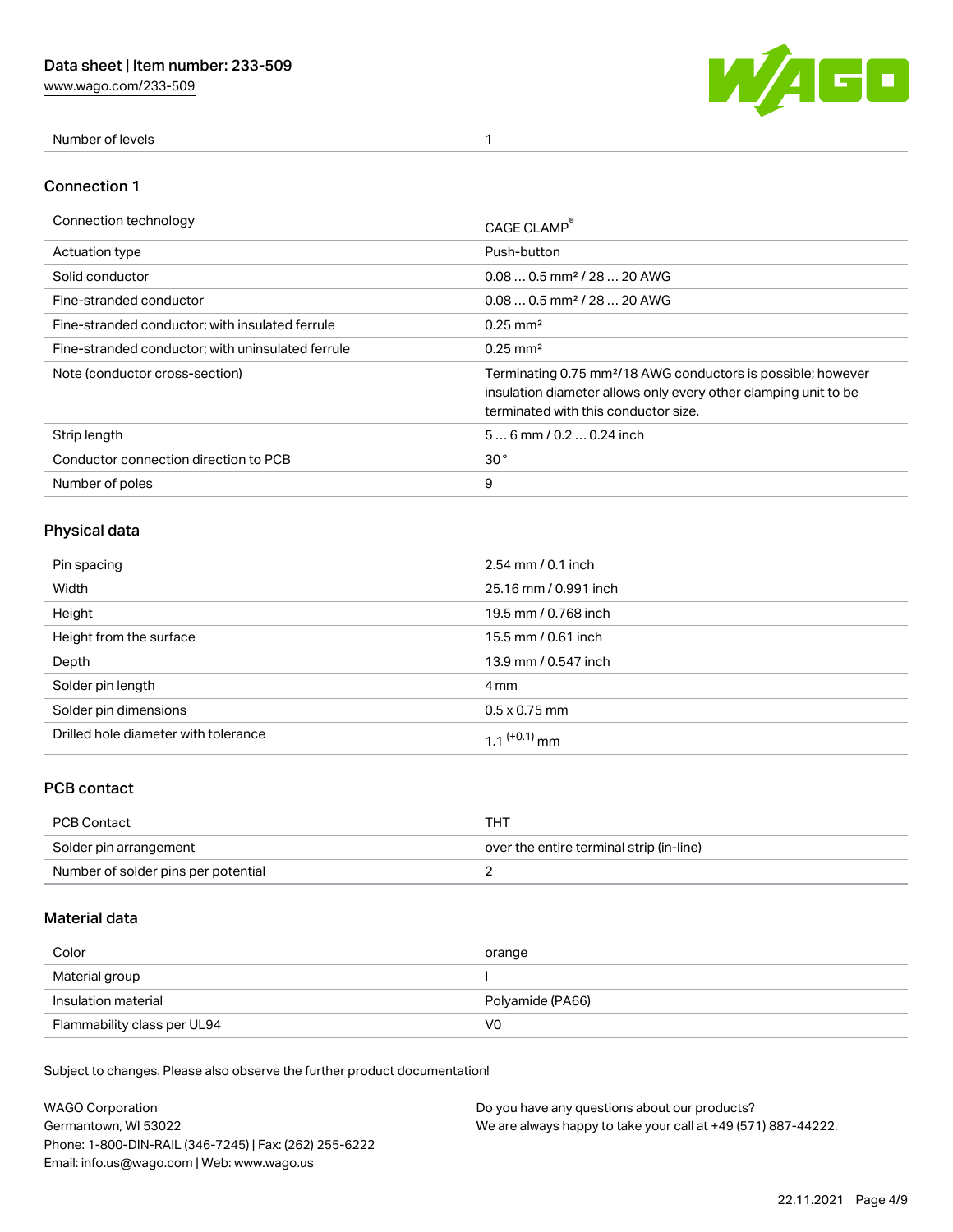## Data sheet | Item number: 233-509

[www.wago.com/233-509](http://www.wago.com/233-509)



| Clamping spring material | Chrome nickel spring steel (CrNi)     |
|--------------------------|---------------------------------------|
| Contact material         | Electrolytic copper $(E_{\text{Cl}})$ |
| Contact plating          | tin-plated                            |
| Fire load                | $0.067$ MJ                            |
| Weight                   | 3.7 <sub>g</sub>                      |

### Environmental requirements

| Limit temperature range | $-60+105 °C$ |
|-------------------------|--------------|
|-------------------------|--------------|

### Commercial data

| Product Group         | 4 (Printed Circuit) |
|-----------------------|---------------------|
| PU (SPU)              | 200 (50) Stück      |
| Packaging type        | box                 |
| Country of origin     | <b>CH</b>           |
| <b>GTIN</b>           | 4045454050399       |
| Customs tariff number | 8536904000          |

### Approvals / Certificates

#### Country specific Approvals

| Logo       | Approval                                                                   | <b>Additional Approval Text</b> | Certificate<br>name       |
|------------|----------------------------------------------------------------------------|---------------------------------|---------------------------|
|            | <b>CCA</b><br>DEKRA Certification B.V.                                     | EN 60998                        | <b>NTR NL</b><br>6946     |
| EMA<br>EUR | <b>CCA</b><br>DEKRA Certification B.V.                                     | EN 60998                        | 2153951.01                |
|            | <b>CCA</b><br>DEKRA Certification B.V.                                     | EN 60947-7-4                    | NTR <sub>NL</sub><br>7786 |
|            | <b>CSA</b><br>DEKRA Certification B.V.                                     | C22.2                           | 1465035                   |
|            | <b>KEMA/KEUR</b><br>DEKRA Certification B.V.                               | EN 60947-7-4                    | 71-111040                 |
|            | Subject to changes. Please also observe the further product documentation! |                                 |                           |

WAGO Corporation Germantown, WI 53022 Phone: 1-800-DIN-RAIL (346-7245) | Fax: (262) 255-6222 Email: info.us@wago.com | Web: www.wago.us

Do you have any questions about our products? We are always happy to take your call at +49 (571) 887-44222.

certificate in the contraction of the contraction of the contraction of the contraction of the contraction of the contraction of the contraction of the contraction of the contraction of the contraction of the contraction o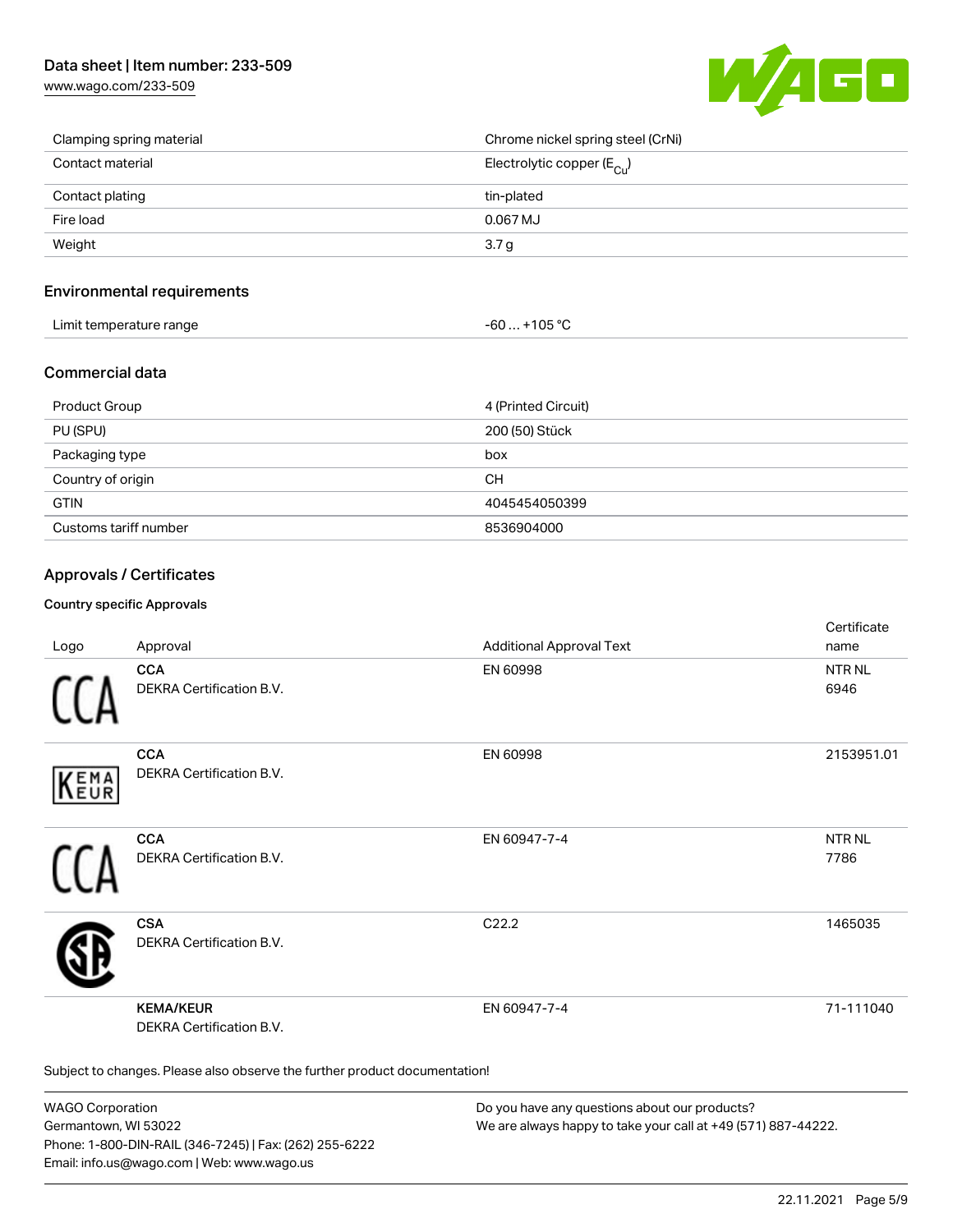



#### Ship Approvals

|                          |                                        |                                 | Certificate |
|--------------------------|----------------------------------------|---------------------------------|-------------|
| Logo                     | Approval                               | <b>Additional Approval Text</b> | name        |
| ABS.                     | <b>ABS</b>                             | $\overline{\phantom{0}}$        | $19 -$      |
|                          | American Bureau of Shipping            |                                 | HG1869876-  |
|                          |                                        |                                 | <b>PDA</b>  |
|                          |                                        |                                 |             |
|                          | BV                                     | IEC 60998                       | 11915/D0    |
|                          | Bureau Veritas S.A.                    |                                 | <b>BV</b>   |
|                          |                                        |                                 |             |
| <b>BUNEAU</b><br>VERITAS |                                        |                                 |             |
|                          | <b>DNV GL</b>                          | $\overline{\phantom{0}}$        | TAE000016Z  |
|                          | Det Norske Veritas, Germanischer Lloyd |                                 |             |
| <b>UL-Approvals</b>      |                                        |                                 |             |
|                          |                                        |                                 |             |
|                          |                                        |                                 | Certificate |
| 1000                     | Approval                               | Additional Approval Toyt        | nama        |

| Logo   | Approval                            | <b>Additional Approval Text</b> | name   |
|--------|-------------------------------------|---------------------------------|--------|
| J<br>◡ | ul<br>UL International Germany GmbH | <b>UL 1059</b>                  | E45172 |

### Optional accessories

Phone: 1-800-DIN-RAIL (346-7245) | Fax: (262) 255-6222

Email: info.us@wago.com | Web: www.wago.us

Marking accessories

| Marking strip                                                                         |                                                                                                         |                                  |
|---------------------------------------------------------------------------------------|---------------------------------------------------------------------------------------------------------|----------------------------------|
| Item no.: 210-331/250-207<br>length 182 mm; Horizontal marking; Self-adhesive; white  | Marking strips; as a DIN A4 sheet; MARKED; 1-48 (100x); Height of marker strip: 2.3 mm/0.091 in; Strip  | www.wago.com/210-331<br>/250-207 |
| Item no.: 210-331/250-202<br>length 182 mm; Horizontal marking; Self-adhesive; white  | Marking strips; as a DIN A4 sheet; MARKED; 1-16 (400x); Height of marker strip: 2.3 mm/0.091 in; Strip  | www.wago.com/210-331<br>/250-202 |
| Item no.: 210-331/254-204<br>length 182 mm; Horizontal marking; Self-adhesive; white  | Marking strips; as a DIN A4 sheet; MARKED; 17-32 (400x); Height of marker strip: 2.3 mm/0.091 in; Strip | www.wago.com/210-331<br>/254-204 |
| Item no.: 210-331/250-204<br>length 182 mm; Horizontal marking; Self-adhesive; white  | Marking strips; as a DIN A4 sheet; MARKED; 17-32 (400x); Height of marker strip: 2.3 mm/0.091 in; Strip | www.wago.com/210-331<br>/250-204 |
| Subject to changes. Please also observe the further product documentation!            |                                                                                                         |                                  |
| <b>WAGO Corporation</b>                                                               | Do you have any questions about our products?                                                           |                                  |
| Germantown, WI 53022<br>We are always happy to take your call at +49 (571) 887-44222. |                                                                                                         |                                  |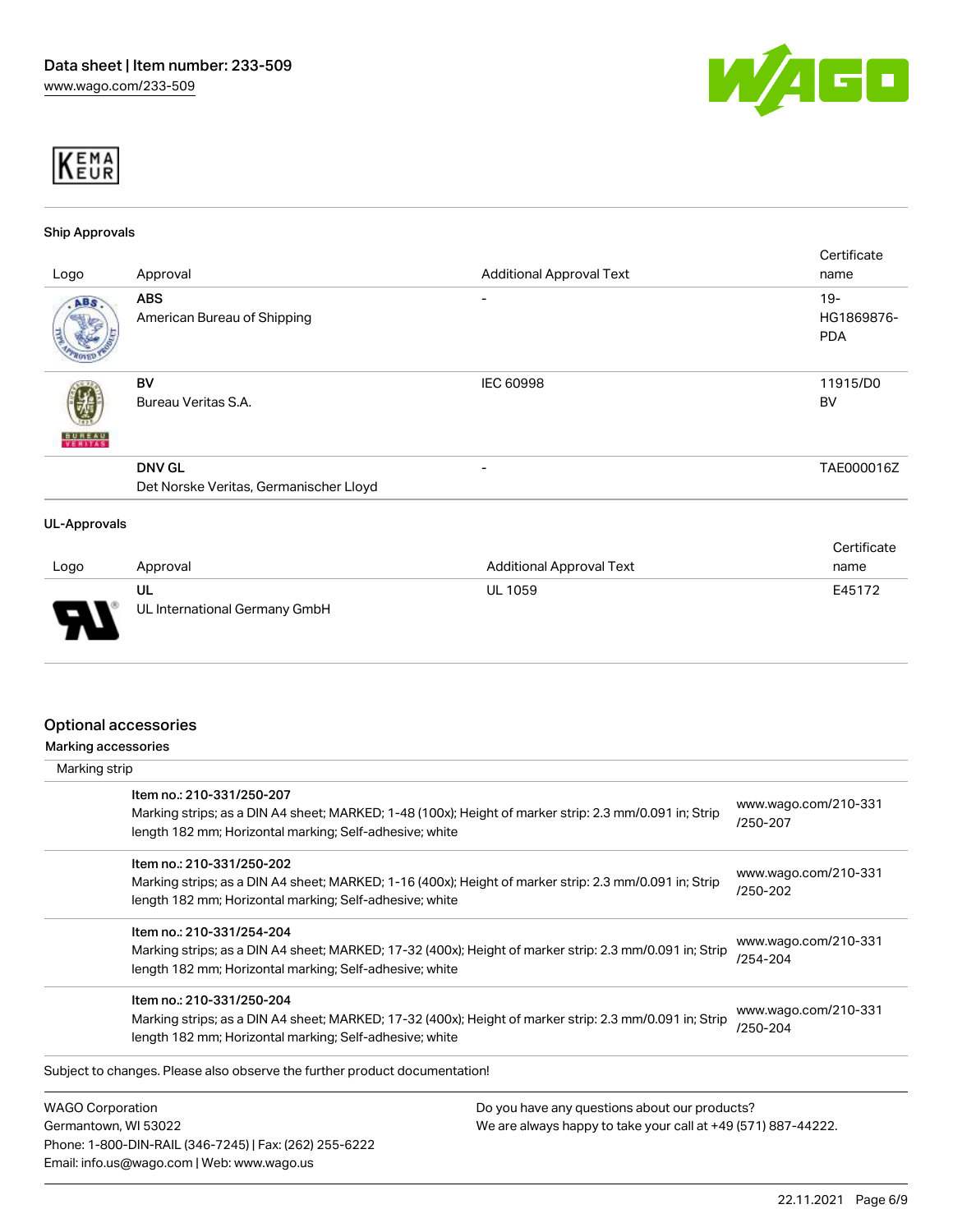

|                 | Item no.: 210-331/254-206                                                                               |                      |  |
|-----------------|---------------------------------------------------------------------------------------------------------|----------------------|--|
|                 | Marking strips; as a DIN A4 sheet; MARKED; 33-48 (400x); Height of marker strip: 2.3 mm/0.091 in; Strip | www.wago.com/210-331 |  |
|                 | length 182 mm; Horizontal marking; Self-adhesive; white                                                 | /254-206             |  |
|                 | Item no.: 210-331/250-206                                                                               |                      |  |
|                 | Marking strips; as a DIN A4 sheet; MARKED; 33-48 (400x); Height of marker strip: 2.3 mm/0.091 in; Strip | www.wago.com/210-331 |  |
|                 | length 182 mm; Horizontal marking; Self-adhesive; white                                                 | /250-206             |  |
|                 | Item no.: 210-331/254-202                                                                               |                      |  |
|                 | Marking strips; as a DIN A4 sheet; MARKED; 1-16 (400x); Height of marker strip: 2.3 mm/0.091 in; Strip  | www.wago.com/210-331 |  |
|                 | length 182 mm; Horizontal marking; Self-adhesive; white                                                 | /254-202             |  |
|                 | Item no.: 210-331/254-207                                                                               |                      |  |
|                 | Marking strips; as a DIN A4 sheet; MARKED; 1-48 (100x); Height of marker strip: 2.3 mm/0.091 in; Strip  | www.wago.com/210-331 |  |
|                 | length 182 mm; Horizontal marking; Self-adhesive; white                                                 | /254-207             |  |
| <b>Ferrules</b> |                                                                                                         |                      |  |
| Ferrule         |                                                                                                         |                      |  |
|                 | Item no.: 216-131                                                                                       | www.wago.com/216-131 |  |
|                 | Ferrule; Sleeve for 0.25 mm <sup>2</sup> / AWG 24; uninsulated; electro-tin plated; silver-colored      |                      |  |
|                 | Item no.: 216-151                                                                                       |                      |  |
|                 | Ferrule; Sleeve for 0.25 mm <sup>2</sup> / AWG 24; uninsulated; electro-tin plated                      | www.wago.com/216-151 |  |
|                 | Item no.: 216-301                                                                                       |                      |  |
|                 | Ferrule; Sleeve for 0.25 mm <sup>2</sup> / AWG 24; insulated; electro-tin plated; yellow                | www.wago.com/216-301 |  |
|                 | Item no.: 216-321                                                                                       |                      |  |
|                 | Ferrule; Sleeve for 0.25 mm <sup>2</sup> / AWG 24; insulated; electro-tin plated; yellow                | www.wago.com/216-321 |  |
| <b>Tools</b>    |                                                                                                         |                      |  |
| Operating tool  |                                                                                                         |                      |  |
|                 | Item no.: 210-648                                                                                       |                      |  |
|                 | Operating tool; Blade: 2.5 x 0.4 mm; with a partially insulated shaft; angled; short                    | www.wago.com/210-648 |  |
|                 | Item no.: 210-719                                                                                       |                      |  |
|                 | Operating tool; Blade: 2.5 x 0.4 mm; with a partially insulated shaft                                   | www.wago.com/210-719 |  |
|                 |                                                                                                         |                      |  |

# Downloads

# Documentation

### Additional Information

| Technical explanations | 2019 Apr 3 | pdf<br>2.0 MB   | Download |
|------------------------|------------|-----------------|----------|
|                        |            | pdf<br>125.0 kB | Download |

# CAD files

Subject to changes. Please also observe the further product documentation!

| <b>WAGO Corporation</b>                                | Do you have any questions about our products?                 |
|--------------------------------------------------------|---------------------------------------------------------------|
| Germantown, WI 53022                                   | We are always happy to take your call at +49 (571) 887-44222. |
| Phone: 1-800-DIN-RAIL (346-7245)   Fax: (262) 255-6222 |                                                               |
| Email: info.us@wago.com   Web: www.wago.us             |                                                               |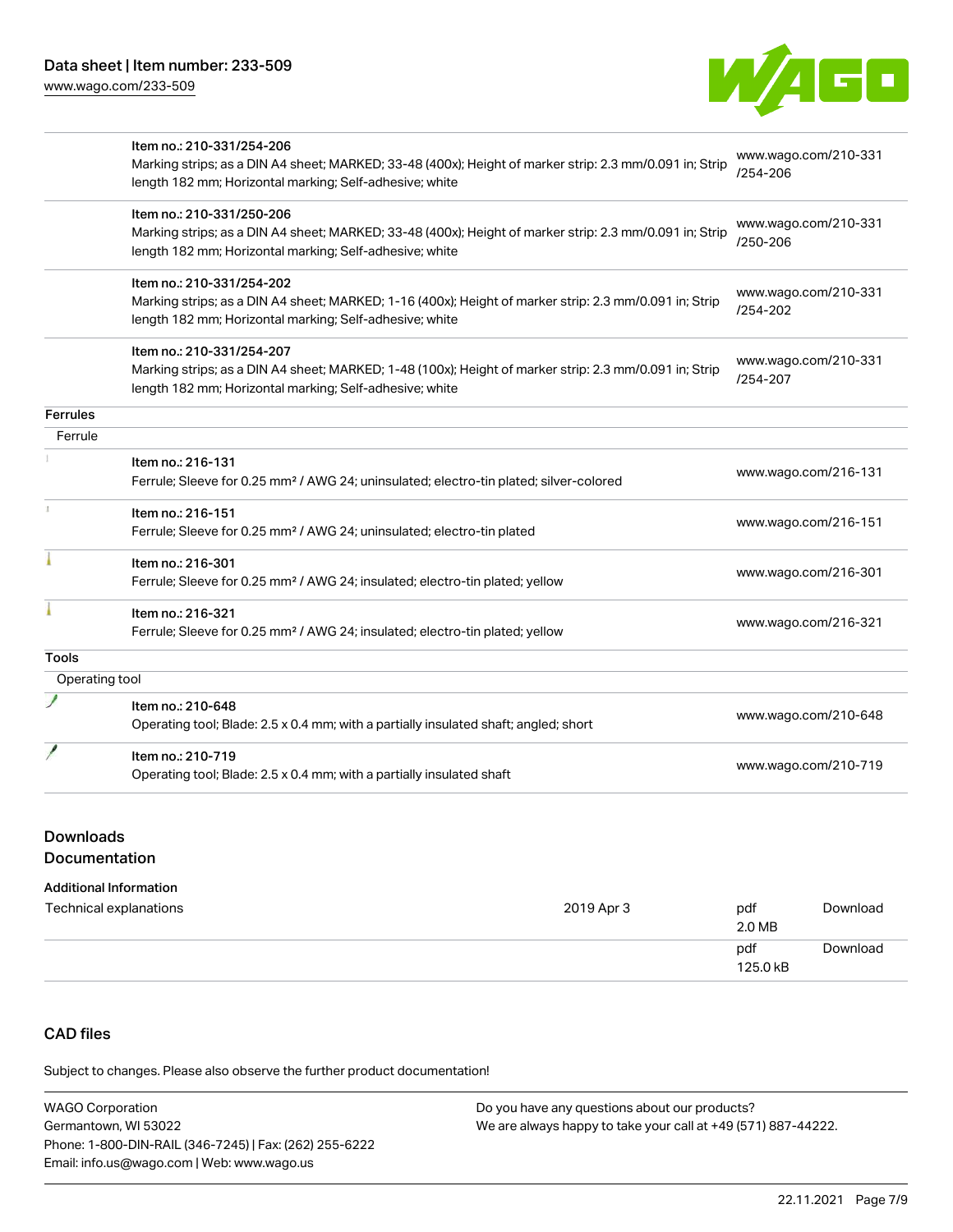# Data sheet | Item number: 233-509

[www.wago.com/233-509](http://www.wago.com/233-509)

### CAE data



| EPLAN Data Portal 233-509                                                                                                                                              | <b>URL</b> | Download |
|------------------------------------------------------------------------------------------------------------------------------------------------------------------------|------------|----------|
| ZUKEN Portal 233-509                                                                                                                                                   | <b>URL</b> | Download |
| <b>PCB Design</b>                                                                                                                                                      |            |          |
| Symbol and Footprint 233-509                                                                                                                                           | URL        | Download |
| CAx data for your PCB design, consisting of "schematic symbols and PCB footprints",<br>allow easy integration of the WAGO component into your development environment. |            |          |
| Supported formats:                                                                                                                                                     |            |          |
| Ш<br>Accel EDA 14 & 15                                                                                                                                                 |            |          |
| ш<br>Altium 6 to current version                                                                                                                                       |            |          |
| ш<br>Cadence Allegro                                                                                                                                                   |            |          |
| $\blacksquare$<br>DesignSpark                                                                                                                                          |            |          |
| ш<br>Eagle Libraries                                                                                                                                                   |            |          |
| ш<br><b>KiCad</b>                                                                                                                                                      |            |          |
| $\blacksquare$<br><b>Mentor Graphics BoardStation</b>                                                                                                                  |            |          |
| ш<br>Mentor Graphics Design Architect                                                                                                                                  |            |          |
| ш<br>Mentor Graphics Design Expedition 99 and 2000                                                                                                                     |            |          |
| ш<br>OrCAD 9.X PCB and Capture                                                                                                                                         |            |          |
| ш<br>PADS PowerPCB 3, 3.5, 4.X, and 5.X                                                                                                                                |            |          |
| ш<br>PADS PowerPCB and PowerLogic 3.0                                                                                                                                  |            |          |
| Ш<br>PCAD 2000, 2001, 2002, 2004, and 2006                                                                                                                             |            |          |
| ш<br>Pulsonix 8.5 or newer                                                                                                                                             |            |          |
| $\blacksquare$<br><b>STL</b>                                                                                                                                           |            |          |
| 3D STEP<br>H                                                                                                                                                           |            |          |
| ш<br>TARGET 3001!                                                                                                                                                      |            |          |
| H<br>View Logic ViewDraw                                                                                                                                               |            |          |
| Quadcept                                                                                                                                                               |            |          |
| Zuken CadStar 3 and 4                                                                                                                                                  |            |          |
| Zuken CR-5000 and CR-8000                                                                                                                                              |            |          |
| PCB Component Libraries (EDA), PCB CAD Library Ultra Librarian                                                                                                         |            |          |
| CAD data                                                                                                                                                               |            |          |
| 2D/3D Models 233-509                                                                                                                                                   | <b>URL</b> | Download |
|                                                                                                                                                                        |            |          |

Subject to changes. Please also observe the further product documentation!

WAGO Corporation Germantown, WI 53022 Phone: 1-800-DIN-RAIL (346-7245) | Fax: (262) 255-6222 Email: info.us@wago.com | Web: www.wago.us